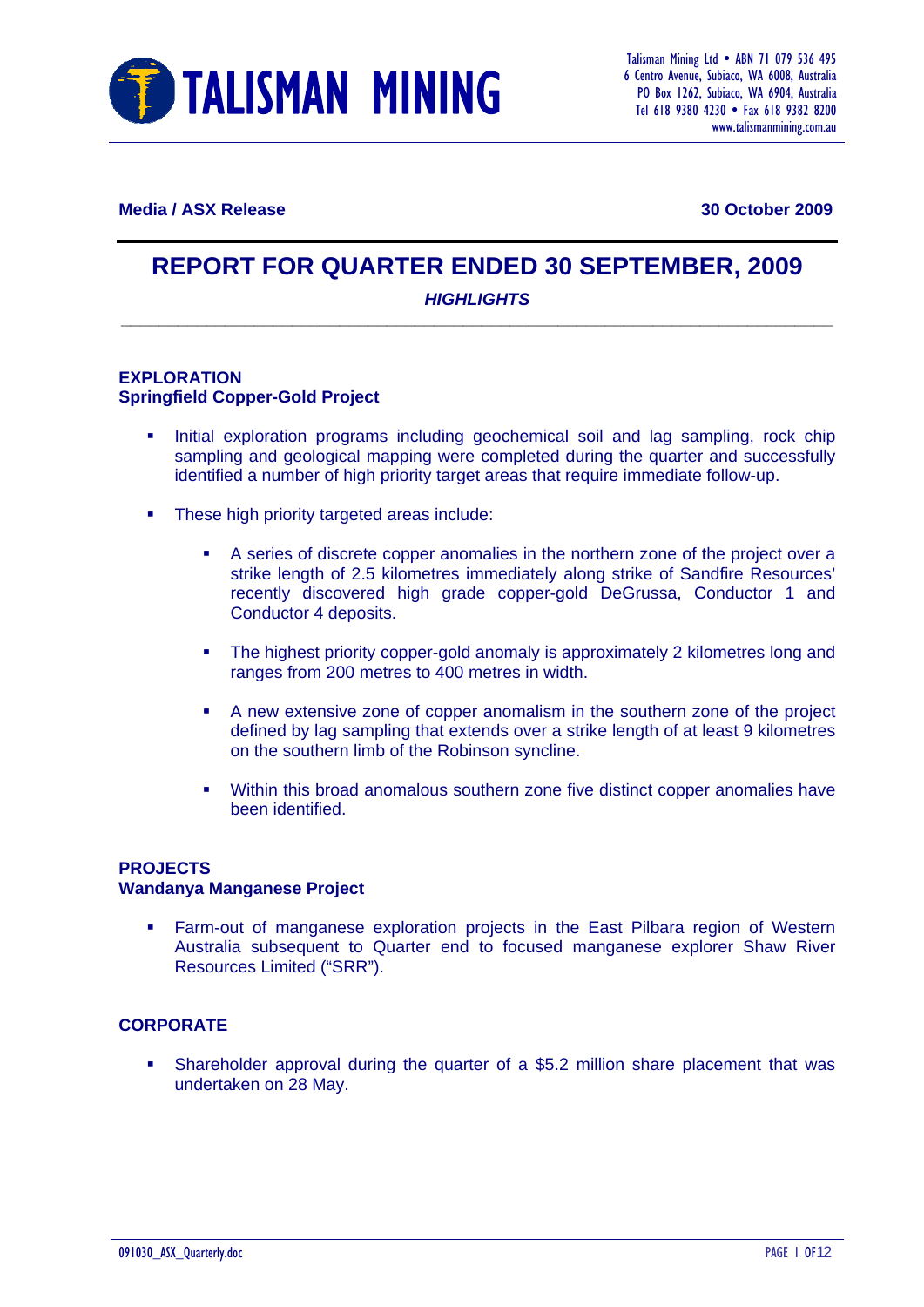#### **OVERVIEW**

#### **Exploration**

Key exploration activities undertaken during the September 2009 Quarter included:

- Completion of initial exploration programs at the Springfield copper-gold project. The predominantly geochemical sampling programs have identified a series of high priority targets prospective for copper mineralisation that require immediate follow-up by a combination of infill sampling and first-pass electromagnetic geophysical surveys.
- Commencement of an assessment to determine the prospectivity of the Milgun, Maitland and Trillbar projects to host volcanogenic massive sulphide mineralisation.
- Application for a new project area (named the Shelby Project) covering extensions of the prospective Bryah Basin under cover to the north of the historical Horseshoe Lights copper-gold mine.
- **Investigation and review of new exploration project opportunities.**

#### **Projects**

Key project focused activities undertaken during the September 2009 Quarter included:

- Negotiation of an agreement with Shaw River Resources Limited ("SRR") for that company to farm into Talisman's East Pilbara manganese projects.
- **Investigation and ongoing assessment of appropriate commercial pathways for the** Wonmunna iron ore project.

#### **Corporate**

- At Quarter end Talisman had cash of \$7.85 million.
- Shareholder approval during the quarter of a \$5.2 million share placement that was undertaken on 28 May.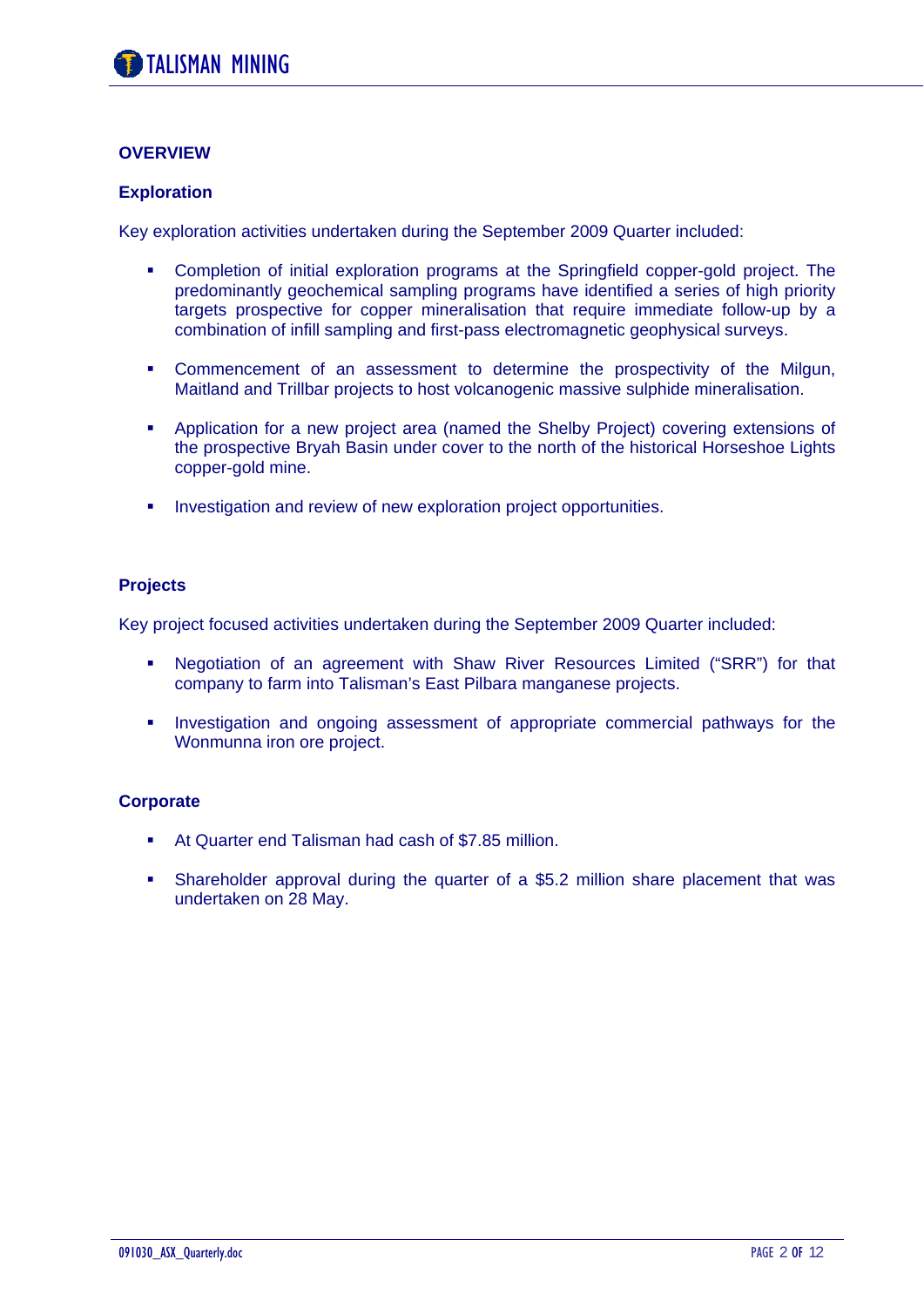#### **EXPLORATION**

#### **SPRINGFIELD PROJECT (100% Talisman – EL applications)**

*The Springfield Project is located approximately 150km north east of Meekatharra in the northern Murchison Goldfields, Western Australia (see Figure 1 and 2). The Project covers approximately 300 square kilometres of ground immediately adjacent to Sandfire Resources Limited's Doolgunna Project, which hosts the recently discovered DeGrussa high-grade copper-gold volcanogenic massive sulphide (VMS) deposit.* 

#### *Key features of the Springfield Project include:*

- *Initial reconnaissance exploration by Talisman has identified the continuation of the same Upper Narracoota Volcanic Formation that hosts the DeGrussa Deposit for approximately 25 kilometres within the Springfield Project Area.*
- *The Springfield Project tenement boundary is approximately 5 kilometres to the east of Sandfire's DeGrussa discovery.*
- *The typical nature of VMS Deposits is that they occur in "camps" of multiple deposits. This well understood geological concept opens up the Springfield Project as one of the most prospective exploration properties in Western Australia for the discovery of high grade copper-gold VMS Deposits.*
- *The Springfield Project comprises three Exploration Licence Applications (ELA) pegged*  by Talisman as part of a strategy targeting prospective formations within the Peak Hill *District for gold and copper mineralisation.*
- *Historical open file soil geochemical data has identified a robust, highly anomalous copper response (with some supporting gold) immediately along strike of the DeGrussa discovery. In addition, a series of copper anomalies that require detailed programs of follow-up exploration have been identified throughout the wider Springfield Project area.*

Subsequent to the end of the September Quarter Talisman released two ASX announcements dated  $8<sup>th</sup>$  October, 2009 and 14<sup>th</sup> October, 2009, relating to the results of an extensive program of geochemical sampling targeting the Upper Narracoota Volcanic Formation which hosts the high grade DeGrussa, Conductor 1 and Conductor 4 copper-gold VMS deposits. This exploration program was undertaken during the Quarter.

The geochemical sampling program consisted of (see figure 3):

- Detailed multi-element geochemical soil sampling covering a 3.5 kilometre strike length of the prospective Upper Narracoota Volcanic Formation, approximately 5 kilometres immediately along strike from the recently discovered DeGrussa, Conductor 1 and Conductor 4 Deposits, located on Sandfire Resources Ltd's Doolgunna Project.
- Reconnaissance multi-element geochemical lag and soil sampling over a 15 kilometre strike length of the prospective Upper Narracoota Volcanic Formation, located on the southern limb of the Robinson syncline. This position is approximately 8 kilometres to the south of the newly discovered DeGrussa, Conductor 1 and Conductor 4 Deposits, located on Sandfire Resources Ltd's Doolgunna Project.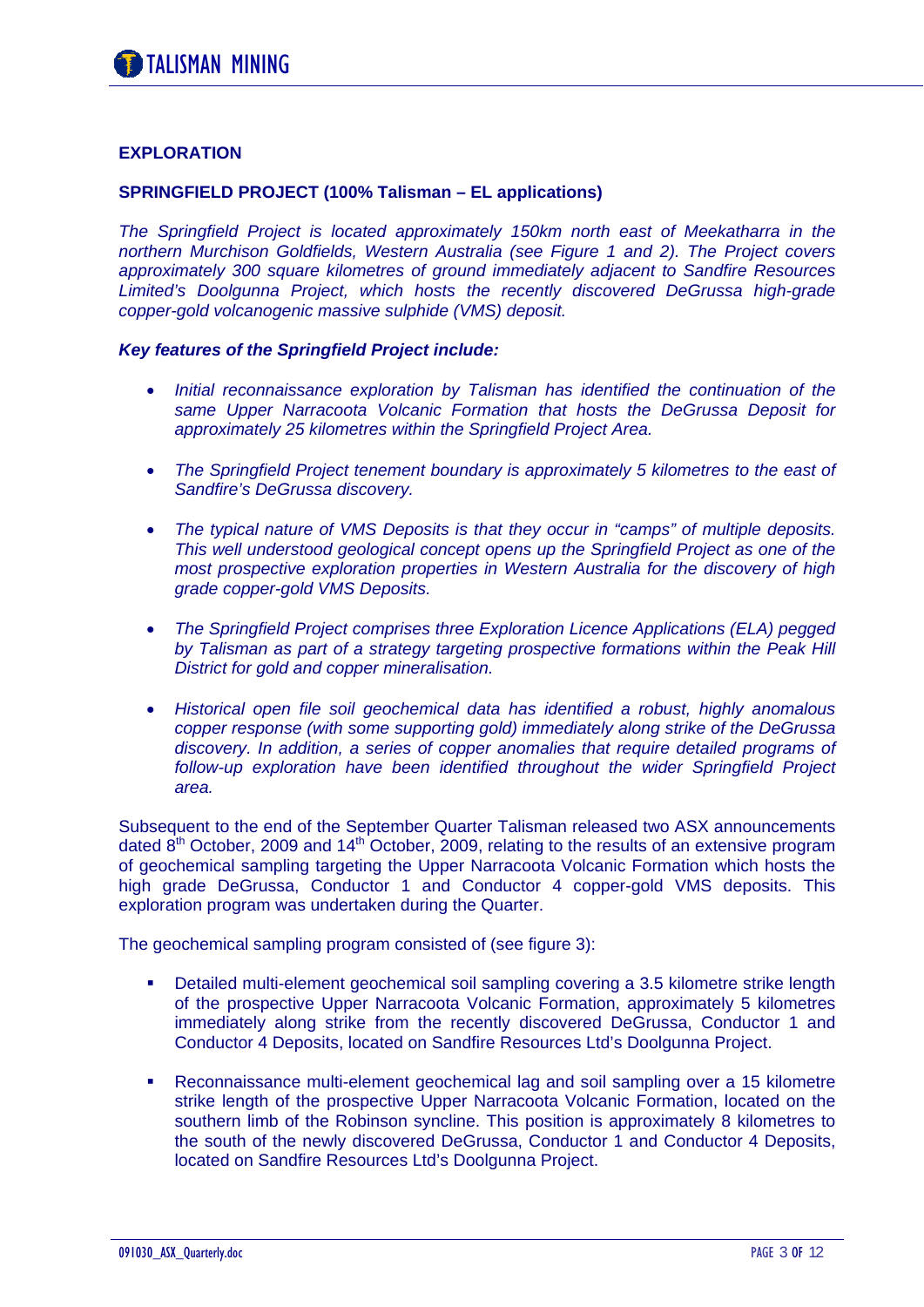The results from the geochemical sampling program have:

- Confirmed the geochemical anomalism identified in the historical (i.e. non-Talisman) datasets. Gold assays and a suite of VMS indicator elements provide strong support to the targeted copper anomalism;
- Defined a series of discrete copper anomalies over a strike length of 2.5 kilometres immediately along strike of the DeGrussa deposits. The highest priority copper-gold anomaly is approximately 2 kilometres long and ranges from 200 metres to 400 metres in width.
- Identified a new extensive zone of copper anomalism defined by lag sampling that extends over a strike length of at least 9 kilometres on the southern limb of the Robinson syncline. Within this broad anomalous zone five distinct anomalies have been identified.

The results of this recent preliminary exploration work at Springfield are considered highly encouraging. The results are largely consistent with the historical data and have provided a series of high priority, well-defined targets that will now be the subject of more detailed programs of follow-up exploration.

In addition to the physical exploration programs being undertaken by Talisman, an ongoing review of historical datasets to the immediate west of the Springfield Project has identified results that clearly indicate the presence of high-grade copper mineralisation as close as 2 kilometres to the Talisman tenement boundary along strike of the DeGrussa deposits. These historical results include rock chips **assaying up to 35.6% Cu** and historical drilling results at Red Bore of **7 metres @ 7.25% Cu**. In the southern area historical drilling results of **15 metres @ 0.4% Cu and 0.26% Zn** have been identified within 1.2 kilometres of the west margin of the project.

These results continue to support the concept of the Upper Narracoota Formation being a district trend for VMS mineralisation.

Immediate work programs at the Springfield Project currently planned or in progress, will include the following:

- 1. Ongoing programs of new and infill geochemical sampling to define new targets for follow-up programs of geophysics and/or drilling (in progress);
- 2. Completion of a surface moving loop electromagnetic survey covering the recently defined copper anomalies. The initial survey will be limited to the 3.5 kilometres northern zone adjacent to the project margin immediately along strike of the DeGrussa deposit; and
- 3. Completion of permitting and access protocols.

#### **MILGUN PROJECT** (100% Talisman)

*The 100% owned Milgun Project is located approximately 185km north of Meekatharra in the northern Murchison Goldfields, Western Australia (see Figure 1) approximately 20km north of the Fortnum Gold Mine. The Project covers approximately 123 square kilometres of ground. The project lies within the Bryah Basin and is prospective for gold and base metal deposits.*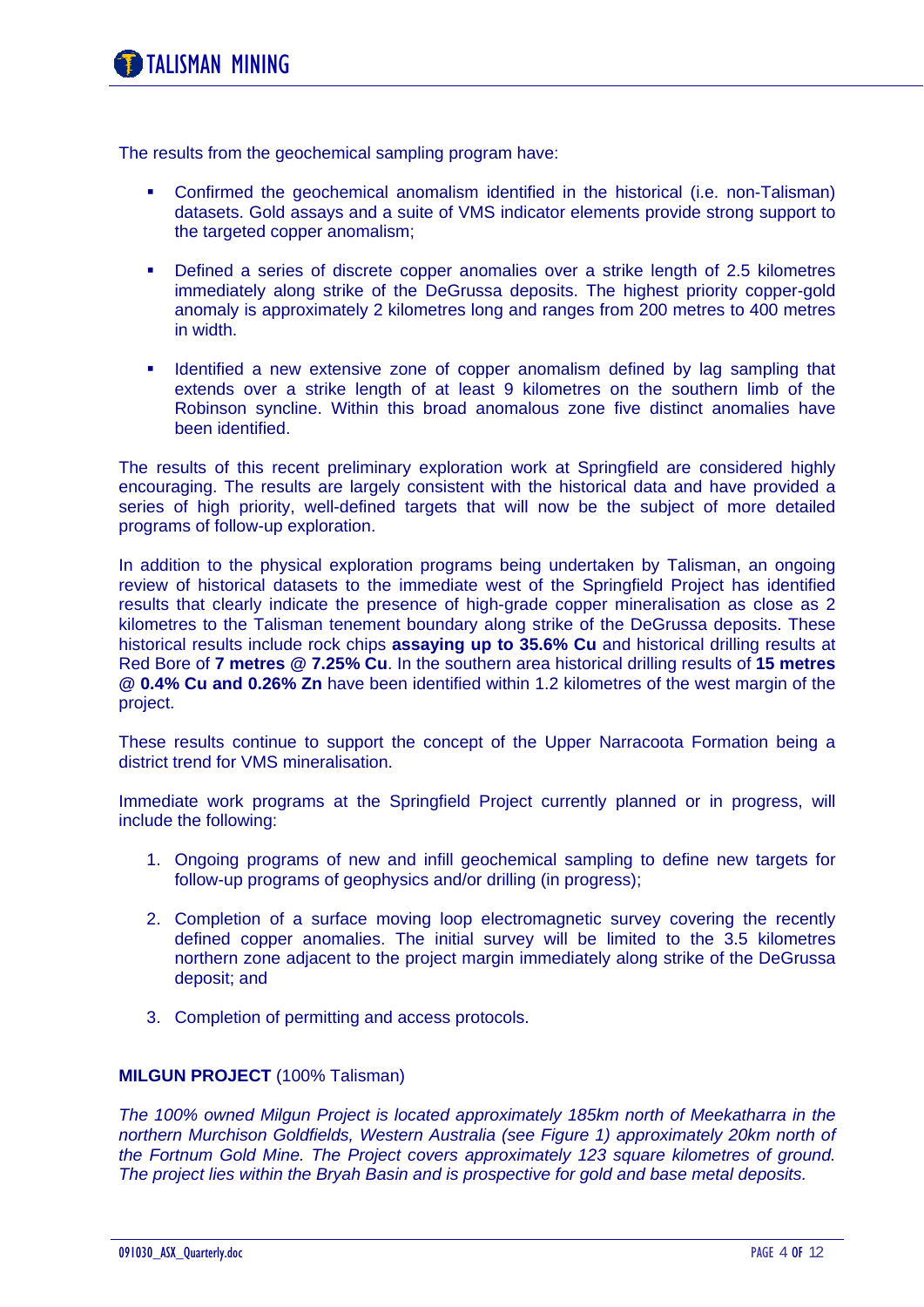Given the recent interest in the northern Murchison Goldfields as a result of the discovery of the DeGrussa, Conductor 1 and Conductor 4 Deposits at Sandfire Resources Limited's Doolgunna Project, a review of the Milgun Project was undertaken during the Quarter in order to determine whether the prospective Upper Narracoota Volcanic formation was present within Talisman's Milgun Project.

The results of the review indicate that the prospective geological formation is in fact present at Milgun; however, considerable work is required to establish whether there is any evidence for VMS-style deposits.

#### **MAITLAND PROJECT** (80% Talisman)

*The 100% owned Maitland Project is located approximately 115km north of Meekatharra in the northern Murchison Goldfields, Western Australia The Project covers approximately 123 square kilometres of ground. The project is prospective for gold and base metal deposits.* 

Similar to the Milgun Project, the Maitland Project has been assessed for its potential to host VMS-style base metal deposits. Similar to Milgun, this project requires a detailed assessment of all data to advance the concept further.

#### **TRILLBAR PROJECT** (80% Talisman)

*The Trillbar Project is located in the northern Murchison gold field, approximately 120km northwest of Meekatharra Exploration at Trillbar has defined the Boundary Gold JORC Resources (for 50,000 ozs gold) and has shown the existence of many other gold anomalies throughout the project area. The project is also prospective for iron-ore, talc and uranium.* 

A review of the Trillbar Project has highlighted the presence of approximately 20 kilometres of strike length of the Narracoota Volcanic Formation. This is the same package of rocks that hosts the DeGrussa copper-gold VMS deposits discovered by Sandfire Resources.

The next step of the evaluation process for this project will be to re-submit existing historical drilling samples for analysis of base metals and gold and to consider building an appropriate geochemical database over the prospective Narracoota Volcanic Formation within the project area.

#### **UAROO PROJECT** (100% Talisman)

*The Uaroo Project lies within the Ashburton Mineral Field approximately 370km northeast of Carnarvon along the Northwest Coastal Highway near the Uaroo Homestead in Western Australia (see figure 1). The Project covers a prospective suite of rocks that have had little effective historic exploration for their gold and base metals potential.* 

Work during the Quarter focussed on further refining the exploration model for the Uaroo project and the acquisition of regional datasets including airborne magnetic data, radiometric data, multispectral data and orthoimagery.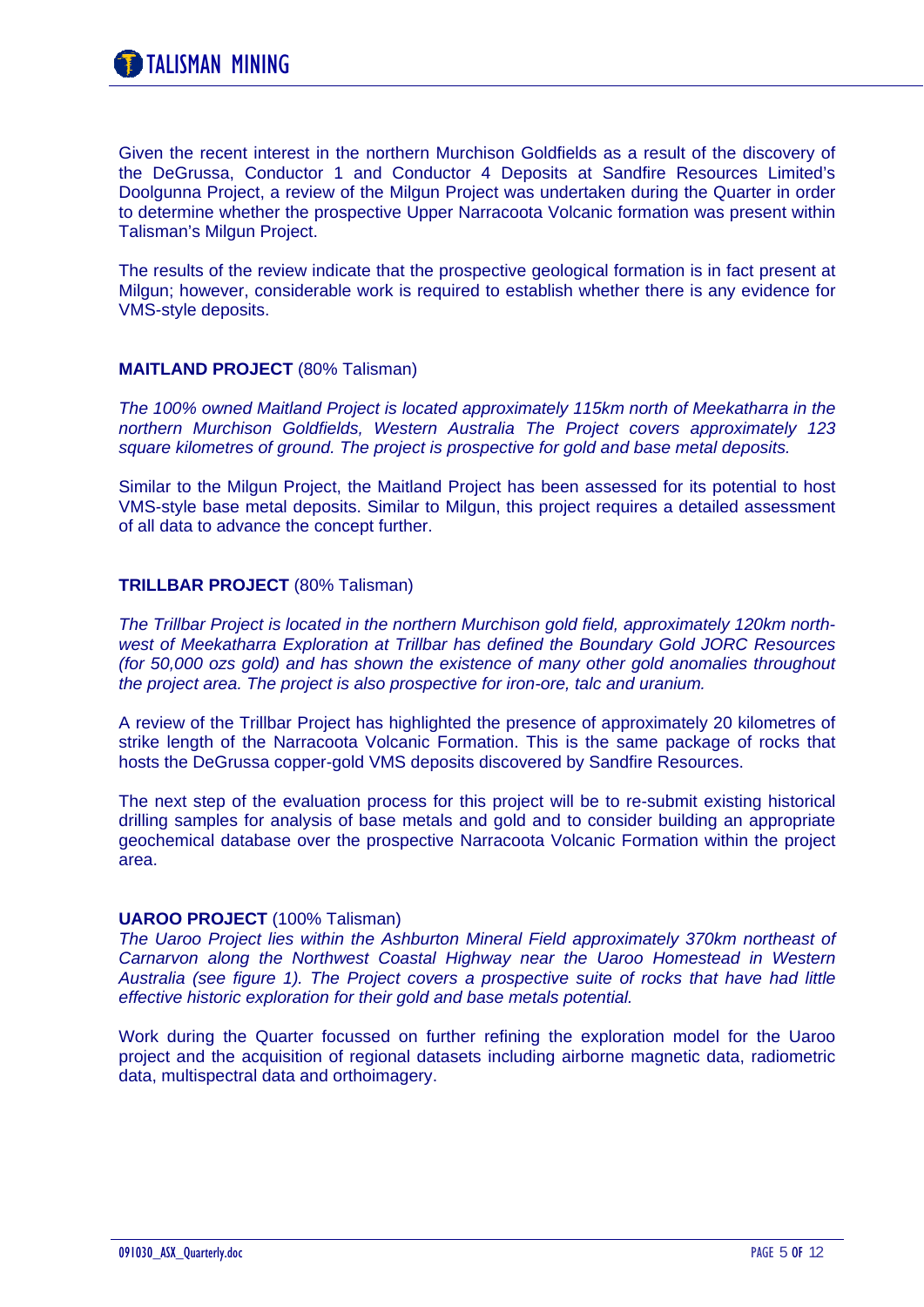#### **SHELBY PROJECT** (100% Talisman)

*The Shelby Project is located approximately 240km north of Meekatharra in the northern Murchison Goldfields, Western Australia (see Figure 1) approximately 30km north of the* 

*Horseshoe Lights Copper-Gold Mine. The project is being targeted for base metal and gold deposits.* 

An exploration licence application (ELA) has been made subsequent to the end of the September Quarter covering a position on the southern margin of the Bangemall Basin as a result of targeting areas of the Bryah Basin that are interpreted to extend under the overlying younger sedimentary basin.

The ELA covers a large magnetic feature identified in regional magnetic datasets.

Exploration activities in the first instance will include acquisition of quality datasets and compilation of historical datasets.

#### **OTHER EXPLORATION PROJECTS**

**Anticline Polymetallic Project** (100% Talisman, Iron Ore rights held by FMG) – no exploration activity.

**Tom Price Polymetallic Project** (100% Talisman, Iron Ore rights held by FMG) – no exploration activity.

**Yamada Iron Ore Project** (100% Talisman) – no exploration activity.

**Yamarna Gold Project** (100% Talisman) – no exploration activity.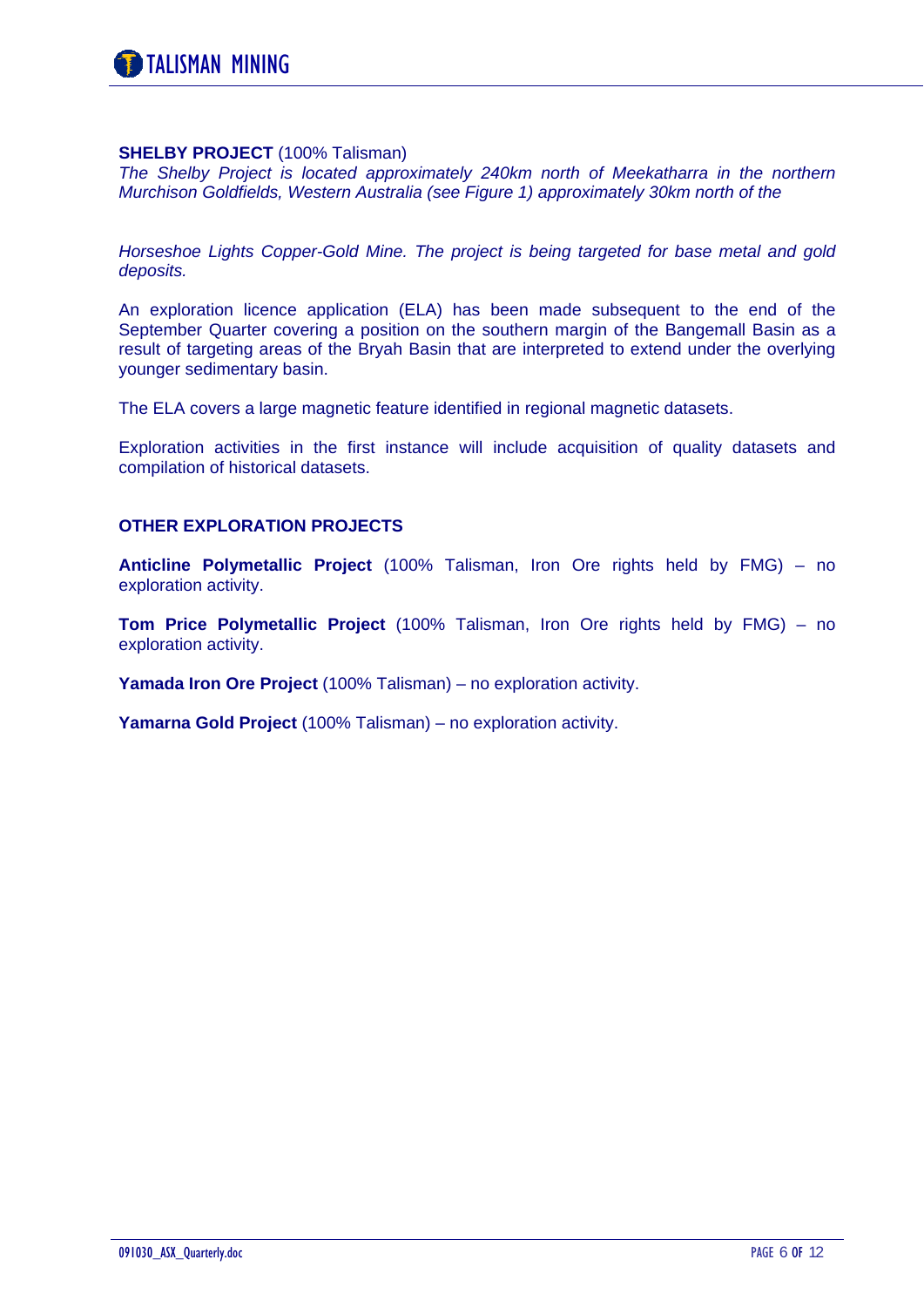#### **PROJECTS**

#### **WONMUNNA IRON ORE PROJECT** (100% Talisman)

*The Wonmunna Iron Project is strategically located in the heartland of the East Pilbara iron ore mining industry, with three major operating iron ore mines (West Angelas, Area C and Hope Downs) located within 20km of the lease boundary (see figures 1 and 4). The Wonmunna Project comprises three primary iron deposits, (North Marra Mamba, Central Marra Mamba and South Marra Mamba) which are prospective for Marra Mamba iron mineralisation and numerous exploration targets prospective for both Marra Mamba mineralisation.* 

*To date, JORC inferred resources totalling 78.3Mt @ 56.0% (50% Fe lower cut-off) have been estimated for the Project.* 

The focus of work undertaken on the Wonmunna Project during the quarter was predominantly directed towards identifying, reviewing, investigating and considering various alternative commercial pathways for the project that have the ability to unlock the potential value of this key project.

A site visit was undertaken during the quarter to review identified exploration targets within the project area that may indicate potential for additional resources to be added at the Wonmunna project in the future.

#### **WANDANYA MANGANESE PROJECT** (100% Talisman – SRR earning 70%)

*The Wandanya Manganese Project is made up of three tenements (including the previously named Yilgalong and Gangarrigan Projects) and is located within 50km of the Woodie Woodie Manganese Mine within 20km of a sealed road to Port Hedland in the East Pilbara region of Western Australia.* 

*The tenements are located on exposed and covered Carawine Dolomite and Pinjian Chert, which are the target horizons for high grade DSO (+40%) manganese ore in the Woodie Woodie region.* 

Subsequent to the end of the quarter Talisman and Shaw River Resources Limited ("Shaw") announced (*ASX announcement 13th of October 2009*) that a letter agreement setting out the terms and conditions of a farm-in on the Wandanya Manganese Project (tenements E46/764, E45/3220, E45/3268 and E45/3269), had been signed.

The key terms of the farm-in agreement are summarised as follows;

- Shaw to earn up to a 70% interest by the expenditure of \$300,000 over a two year period.
- Upfront payment of 1,000,000 shares and \$50,000 in cash.
- The shares issued to Talisman will be held in voluntary escrow for three months.
- A joint venture will be formed once the expenditure commitment has been achieved and its earned interest has been transferred.
- Both Parties have a pre-emptive right to acquire the other's interest.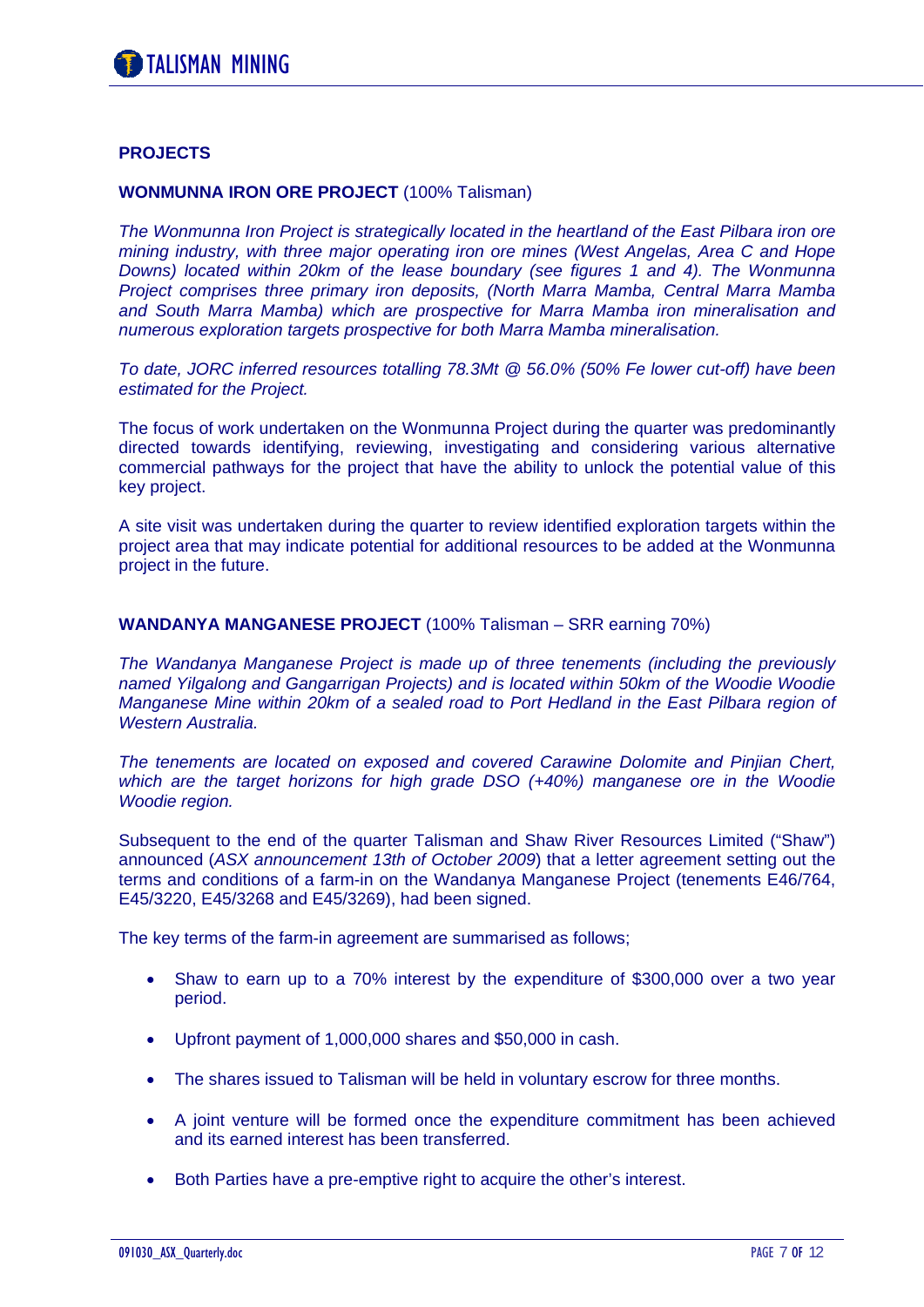• Following the formation of a joint venture the dilution provisions set out in schedule 4 of the AMPLA joint venture model will apply. If either party is diluted to 10% or less, their holding will revert to a 2% net smelter return for all minerals and metals produced from the Tenements.

Shaw River Resources plans to apply the \$300,000 of exploration expenditure to evaluate the target area at the project as an extension to its Baramine exploration programs that are currently underway.

Exploration activities planned by Shaw River at Wandanya include:

- Review of electromagnetic data and existing targets;
- **Mapping and systematic rock chip sampling; and**
- RC drill testing, to coincide with the first drill program at Baramine in 2010.

#### **CORPORATE**

At an EGM on 23 July, shareholder approval of the May share placement was received.

Also at this EGM, shareholders voted to approve the issue of incentive options to Messr's Langworthy and Dawes in accordance with their employment agreements. These options were issued by the Company on 24 July.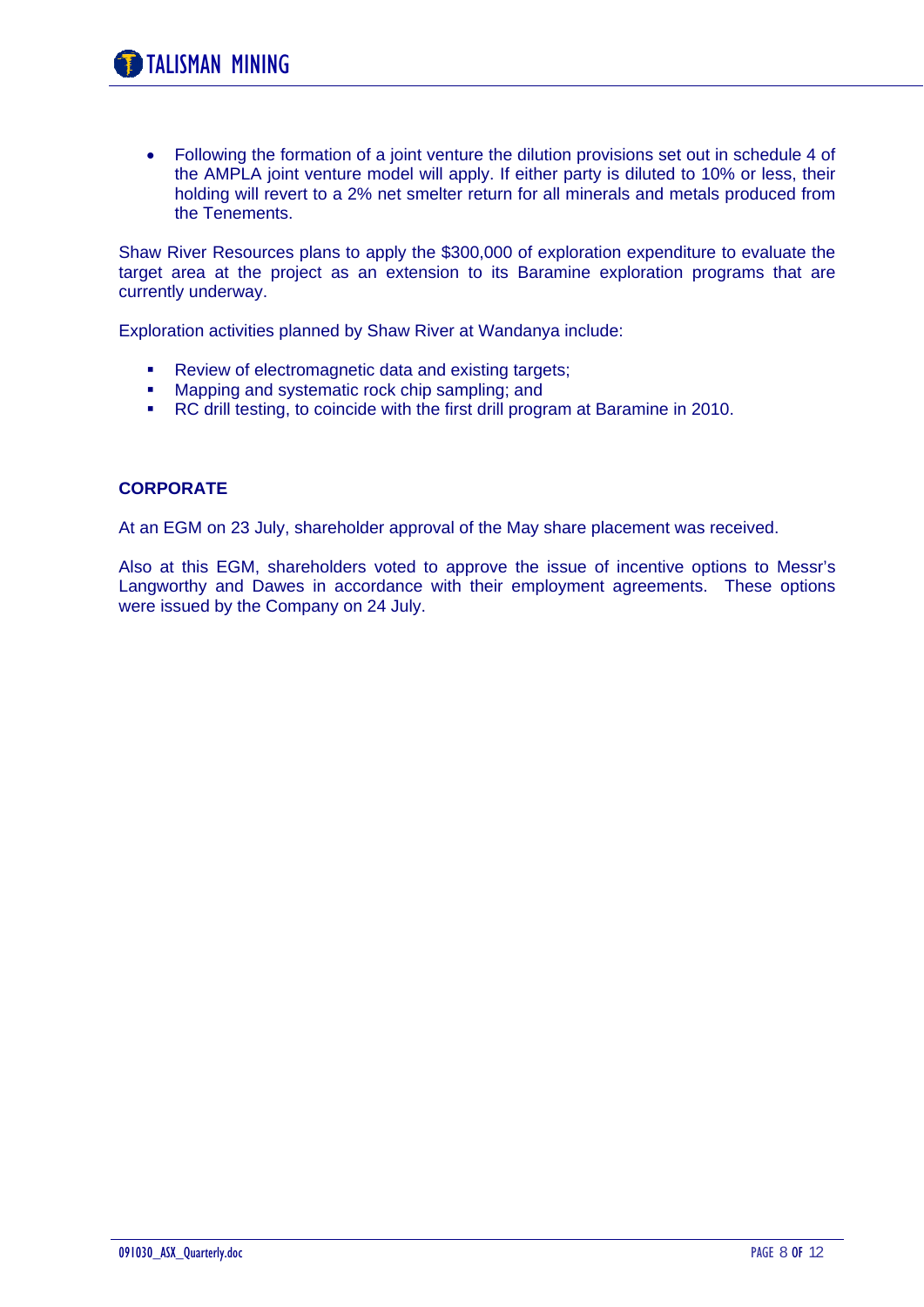

**Figure (1) – PROJECT LOCATION PLAN**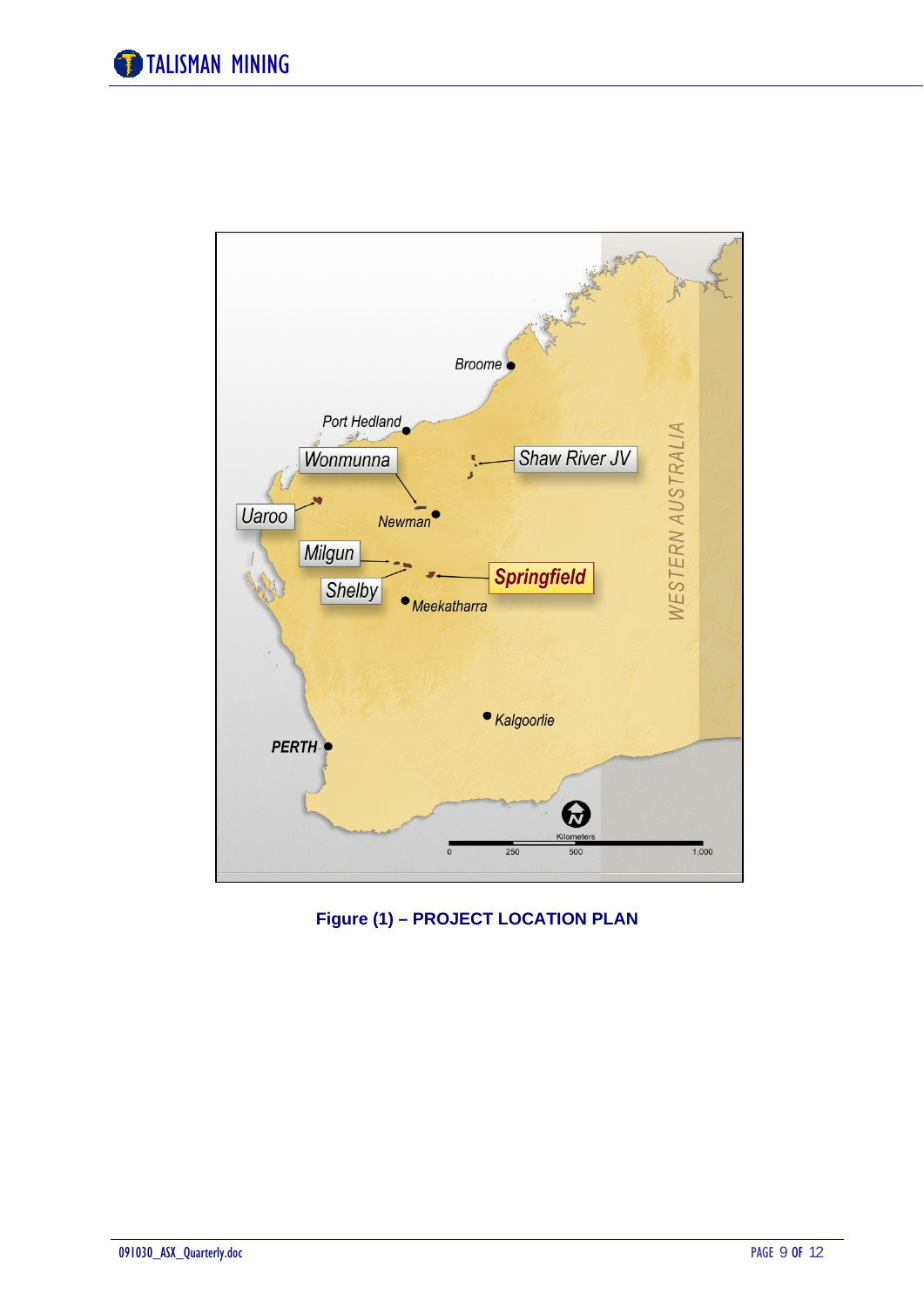



**Figure (2) – SPRINGFIELD PROJECT LOCATION PLAN**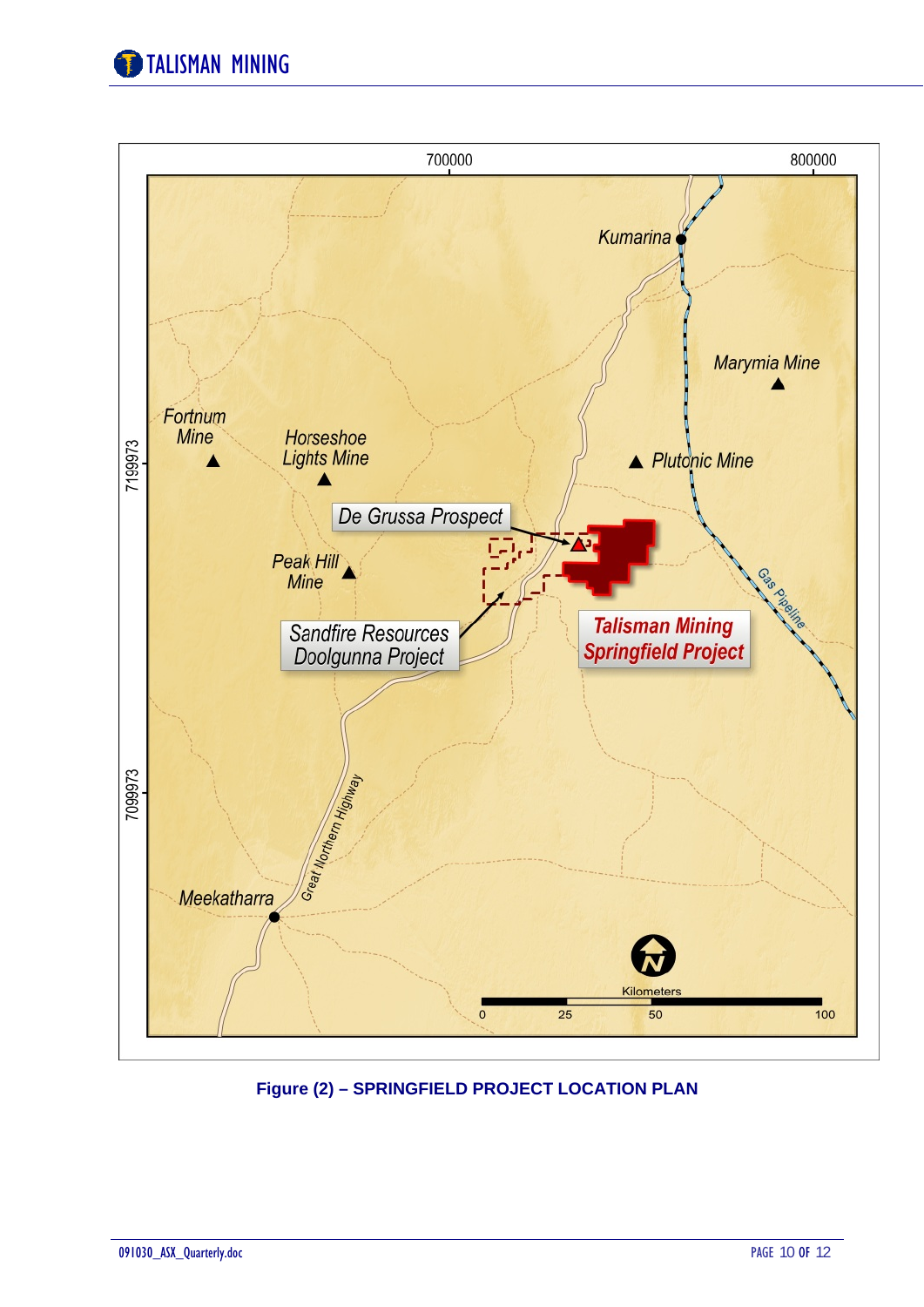# TALISMAN MINING



**Figure (3) – SPRINGFIELD PROJECT RESULTS AND PLANNED WORK PROGRAMS**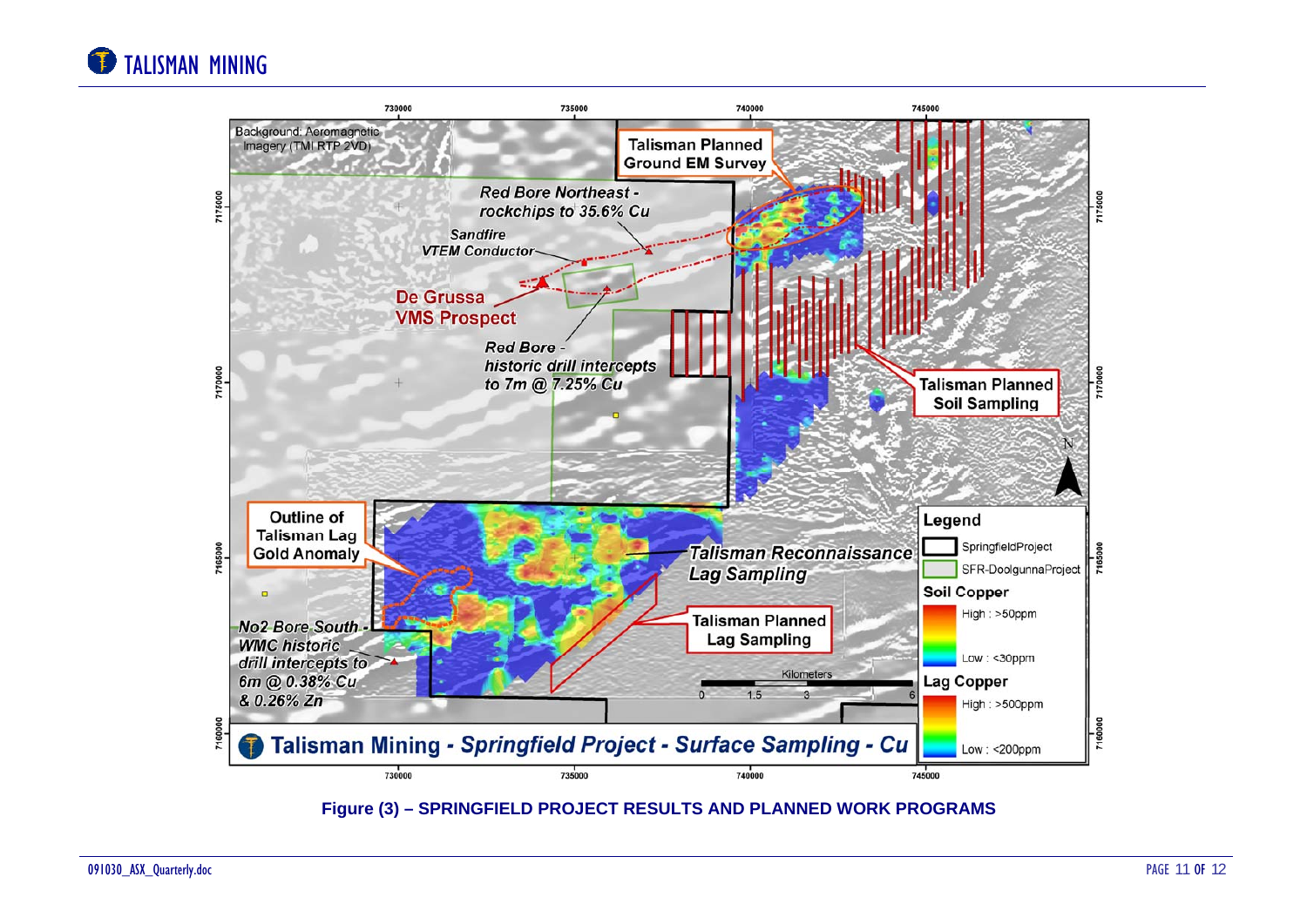# **TALISMAN MINING**



### **Figure (4) – WONMUNNA IRON ORE PROJECT LOCATION PLAN**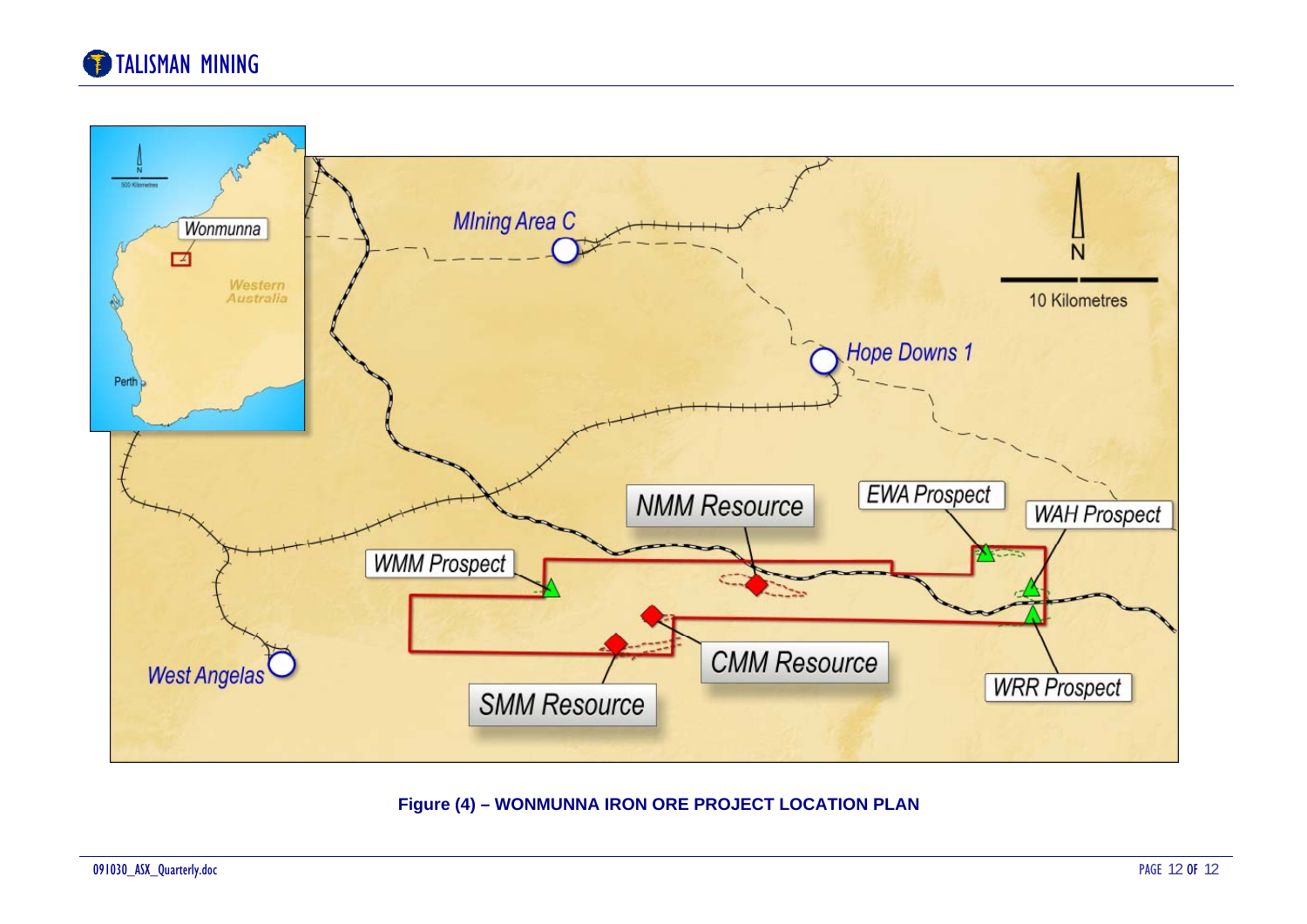# **Appendix 5B**

*Rule 5.3* 

## **Mining exploration entity quarterly report**

Introduced 1/7/96. Origin: Appendix 8. Amended 1/7/97, 1/7/98, 30/9/2001.

Name of entity

#### TALISMAN MINING LIMITED

71 079 536 495 30 September 2009

ABN Quarter ended ("current quarter")

### **Consolidated statement of cash flows**

| Cash flows related to operating activities |                                                                  | Current quarter<br>\$A'000 | Year to date<br>(3 months) |  |
|--------------------------------------------|------------------------------------------------------------------|----------------------------|----------------------------|--|
| 1.1                                        | Receipts from product sales and related debtors                  |                            | \$A'000                    |  |
| 1.2                                        | Payments for:                                                    |                            |                            |  |
|                                            | (a) exploration and evaluation                                   | (300)                      | (300)                      |  |
|                                            | (b) development                                                  |                            |                            |  |
|                                            | (c) production                                                   |                            |                            |  |
|                                            | (d) administration                                               | (319)                      | (319)                      |  |
| 1.3                                        | Dividends received                                               |                            |                            |  |
| 1.4                                        | Interest and other items of a similar nature                     |                            |                            |  |
|                                            | received                                                         | 73                         | 73                         |  |
| 1.5                                        | Interest and other costs of finance paid                         |                            |                            |  |
| 1.6<br>1.7                                 | Income taxes paid<br>Other (Research and Development Tax Rebate) |                            |                            |  |
|                                            |                                                                  |                            |                            |  |
|                                            | <b>Net Operating Cash Flows</b>                                  | (546)                      | (546)                      |  |
|                                            |                                                                  |                            |                            |  |
|                                            | Cash flows related to investing activities                       |                            |                            |  |
| 1.8                                        | Payment for purchases of:                                        |                            |                            |  |
|                                            | (a) prospects                                                    |                            |                            |  |
|                                            | (b) equity investments<br>(c) other fixed assets                 |                            |                            |  |
| 1.9                                        | Proceeds from sale of:                                           |                            |                            |  |
|                                            | (a) prospects                                                    |                            |                            |  |
|                                            | (b) equity investments                                           |                            |                            |  |
|                                            | (c) other fixed assets                                           |                            |                            |  |
| 1.10                                       | Loans to other entities                                          |                            |                            |  |
| 1.11                                       | Loans repaid by other entities                                   |                            |                            |  |
| 1.12                                       | Other (provide details if material)                              |                            |                            |  |
|                                            | Net investing cash flows                                         |                            |                            |  |
| 1.13                                       | Total operating and investing cash flows                         |                            |                            |  |
|                                            | (carried forward)                                                | (546)                      | (546)                      |  |

<sup>+</sup> See chapter 19 for defined terms.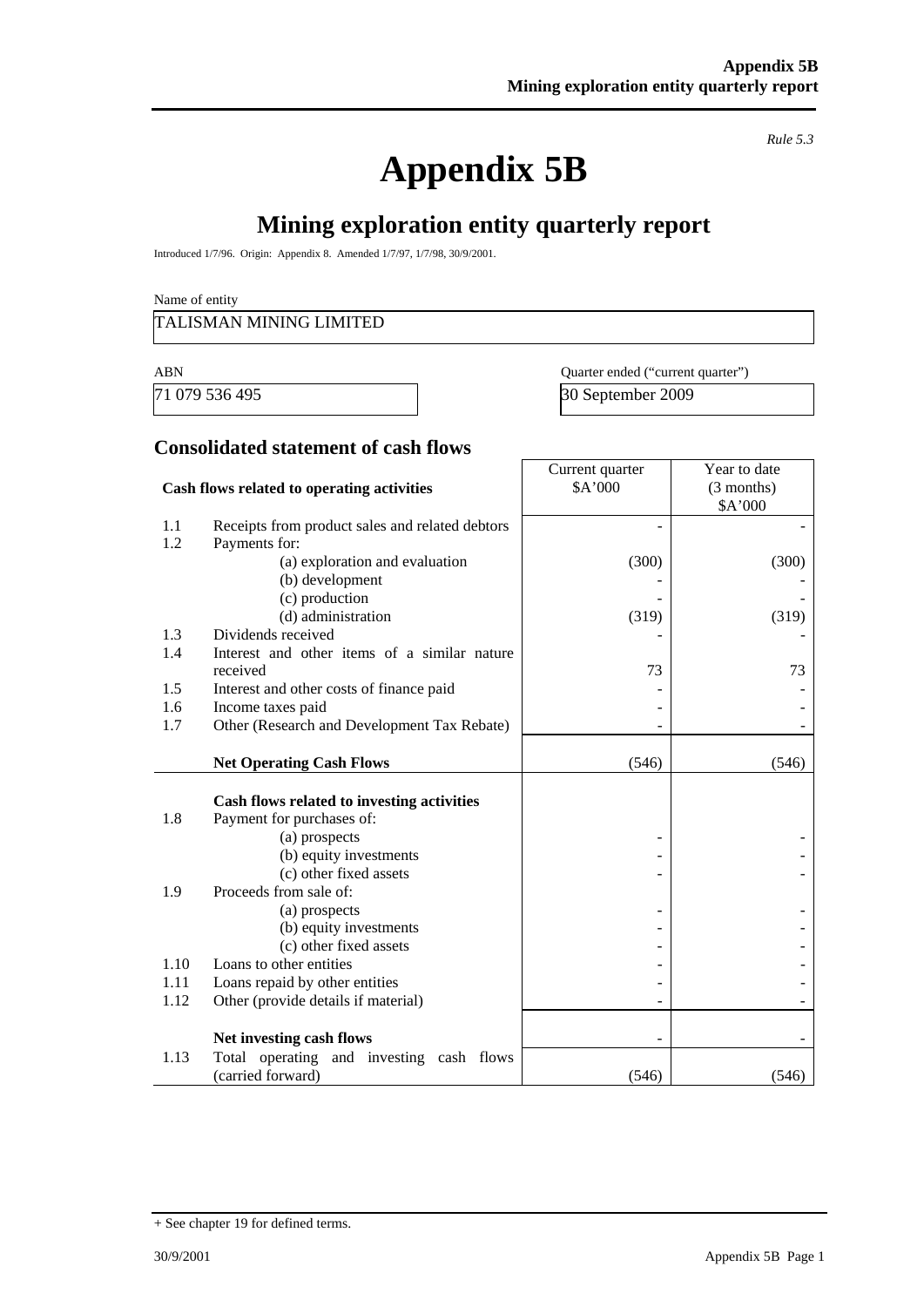| 1.13 | Total operating and investing cash flows      |       |       |
|------|-----------------------------------------------|-------|-------|
|      | (brought forward)                             | (546) | (546) |
|      |                                               |       |       |
|      | Cash flows related to financing activities    |       |       |
| 1.14 | Proceeds from issues of shares, options, etc. | 1,866 | 1,866 |
| 1.15 | Proceeds from sale of forfeited shares        |       |       |
| 1.16 | Proceeds from borrowings                      |       |       |
| 1.17 | Repayment of borrowings                       | (1)   | (1)   |
| 1.18 | Dividends paid                                |       |       |
| 1.19 | Other (share issue costs)                     | (49)  | (49)  |
|      |                                               |       |       |
|      | Net financing cash flows                      | 1,816 | 1,816 |
|      |                                               |       |       |
|      | Net increase (decrease) in cash held          | 1,270 | 1,270 |
| 1.20 | Cash at beginning of quarter/year to date     | 6,588 | 6,588 |
| 1.21 | Exchange rate adjustments to item 1.20        |       |       |
|      |                                               |       |       |
| 1.22 | Cash at end of quarter                        | 7,858 | 7,858 |

## **Payments to directors of the entity and associates of the directors Payments to related entities of the entity and associates of the related entities**

|      |                                                                  | Current quarter<br>\$A'000 |
|------|------------------------------------------------------------------|----------------------------|
| 1.23 | Aggregate amount of payments to the parties included in item 1.2 | 227                        |
| 1.24 | Aggregate amount of loans to the parties included in item 1.10   | -                          |

1.25 Explanation necessary for an understanding of the transactions

Remuneration to director's and their associates.

### **Non-cash financing and investing activities**

2.1 Details of financing and investing transactions which have had a material effect on consolidated assets and liabilities but did not involve cash flows

N/A

2.2 Details of outlays made by other entities to establish or increase their share in projects in which the reporting entity has an interest

N/A

<sup>+</sup> See chapter 19 for defined terms.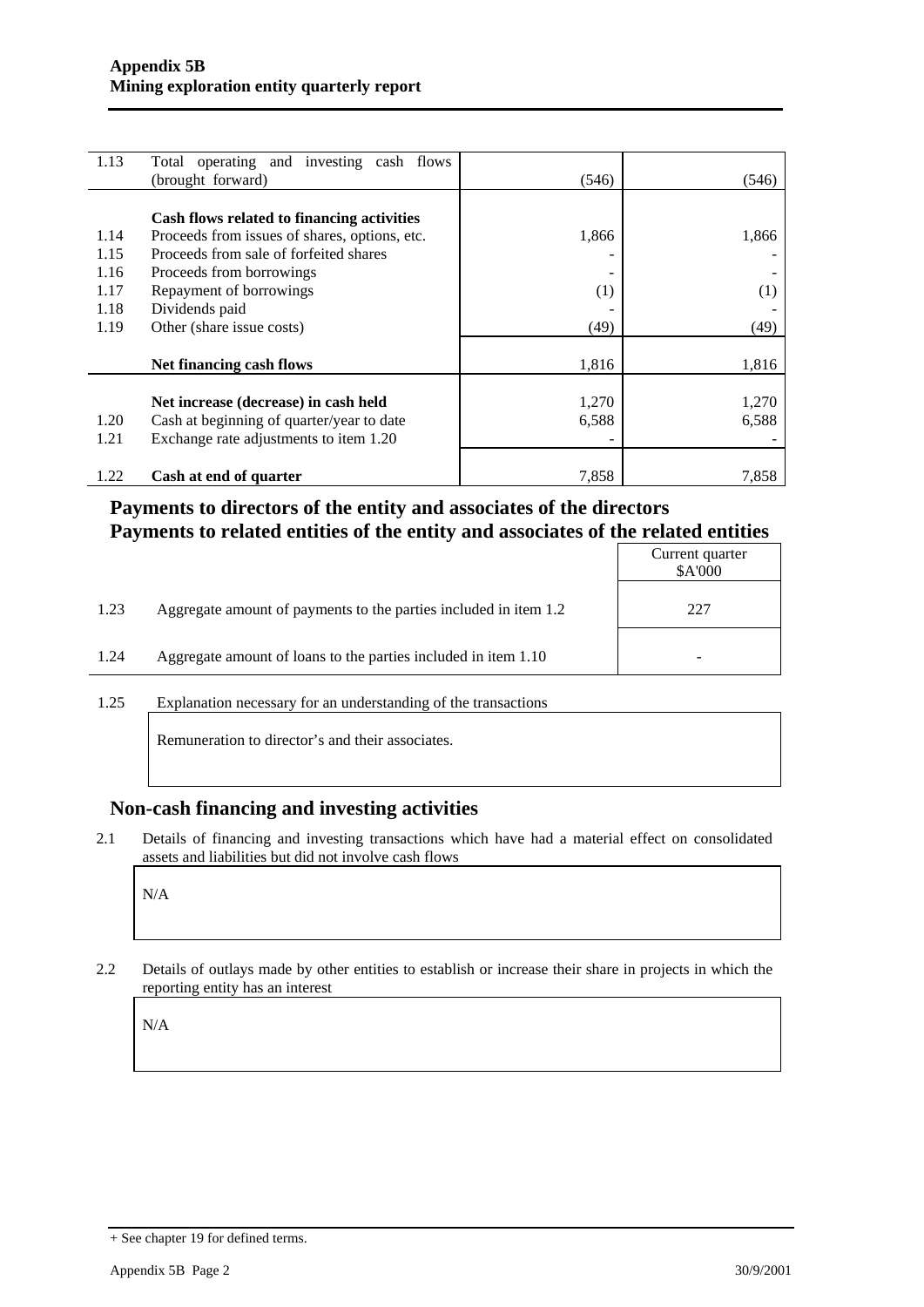### **Financing facilities available**

*Add notes as necessary for an understanding of the position.* 

|     |                             | Amount available<br>A'000 | Amount used<br>A'000 |
|-----|-----------------------------|---------------------------|----------------------|
|     | Loan facilities             | -                         | -                    |
| 3.2 | Credit standby arrangements | $\overline{\phantom{0}}$  | -                    |

## **Estimated cash outflows for next quarter**

|      |                            | 000'<br>SΑ'              |
|------|----------------------------|--------------------------|
| 4. I | Exploration and evaluation | 500                      |
| 4.2  | Development                | $\overline{\phantom{a}}$ |
|      | <b>Total</b>               | 500                      |

## **Reconciliation of cash**

|                                | Reconciliation of cash at the end of the quarter (as<br>shown in the consolidated statement of cash flows) to<br>the related items in the accounts is as follows. | Current quarter<br>A'000 | Previous quarter<br>\$A'000 |
|--------------------------------|-------------------------------------------------------------------------------------------------------------------------------------------------------------------|--------------------------|-----------------------------|
| 5.1                            | Cash on hand and at bank                                                                                                                                          | 816                      | 1,088                       |
| 5.2                            | Deposits at call                                                                                                                                                  | 7.042                    | 5,500                       |
| 5.3                            | Bank overdraft                                                                                                                                                    |                          |                             |
| 5.4<br>Other (provide details) |                                                                                                                                                                   |                          |                             |
|                                | <b>Total: cash at end of quarter</b> (item 1.22)                                                                                                                  | 7,858                    | 6,588                       |

## **Changes in interests in mining tenements**

|     |                                                                     | Tenement<br>reference | Nature of interest<br>(note (2)) | Interest at<br>beginning<br>of quarter | Interest at<br>end of<br>quarter |
|-----|---------------------------------------------------------------------|-----------------------|----------------------------------|----------------------------------------|----------------------------------|
| 6.1 | Interests in mining<br>tenements relinquished,<br>reduced or lapsed |                       |                                  |                                        |                                  |
| 6.2 | Interests in mining<br>tenements acquired or<br>increased           | E38/2330<br>E38/2331  | Application<br>Application       | $0\%$<br>$0\%$                         | 100%<br>100%                     |

<sup>+</sup> See chapter 19 for defined terms.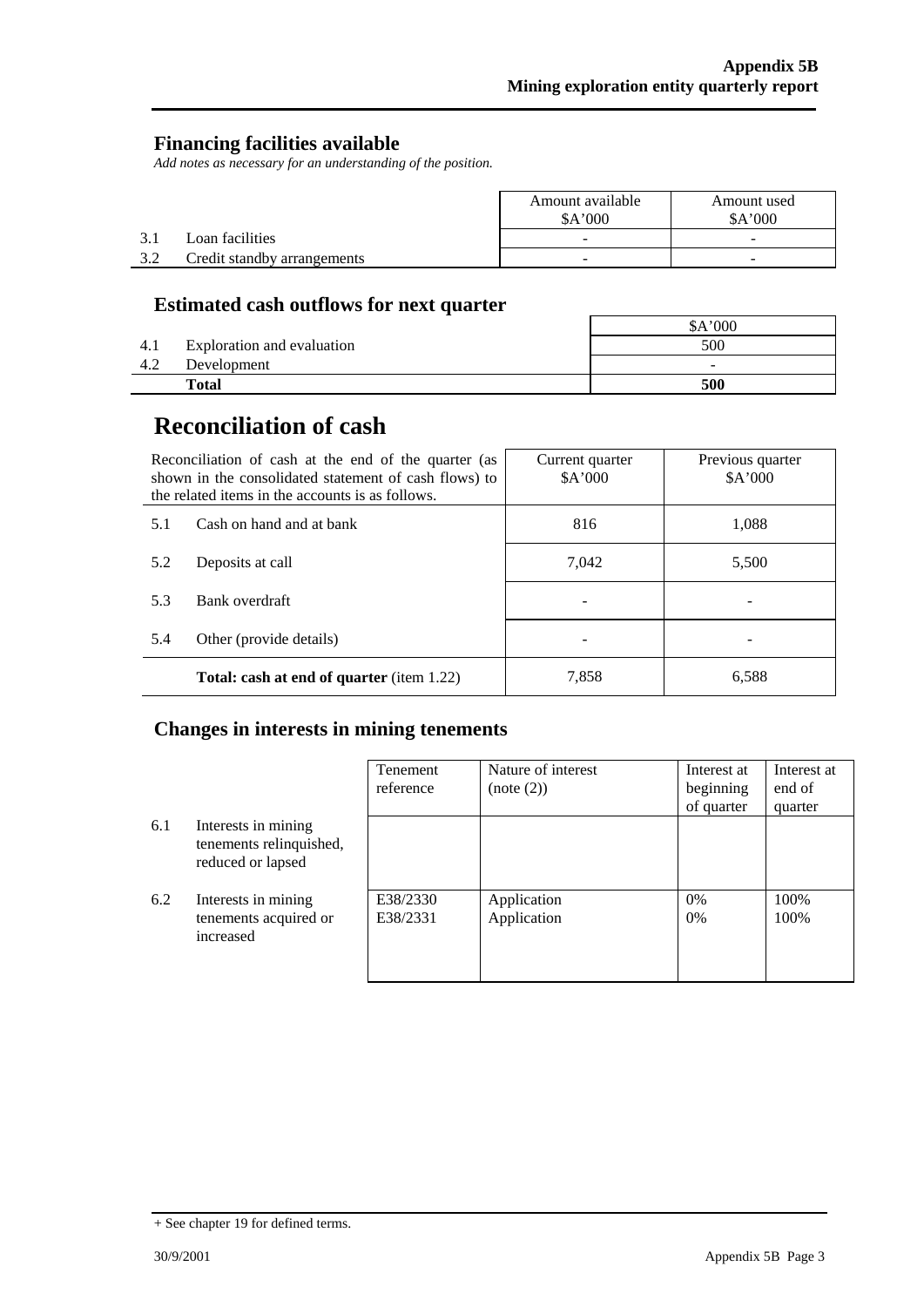#### **Issued and quoted securities at end of current quarter**

*Description includes rate of interest and any redemption or conversion rights together with prices and dates.* 

|         |                                 | Total number           | Number quoted                    | Issue price per    | Amount paid up per         |
|---------|---------------------------------|------------------------|----------------------------------|--------------------|----------------------------|
|         |                                 |                        |                                  | security (see note | security (see note 3)      |
|         |                                 |                        |                                  | $3)$ (cents)       | (cents)                    |
| 7.1     | Preference                      |                        |                                  |                    |                            |
|         | <sup>+</sup> securities         |                        |                                  |                    |                            |
|         | (description)                   |                        |                                  |                    |                            |
| 7.2     | Changes during                  |                        |                                  |                    |                            |
|         | quarter                         |                        |                                  |                    |                            |
|         | (a) Increases                   |                        |                                  |                    |                            |
|         | through issues<br>(b) Decreases |                        |                                  |                    |                            |
|         | through returns                 |                        |                                  |                    |                            |
|         | of capital, buy-                |                        |                                  |                    |                            |
|         | backs,                          |                        |                                  |                    |                            |
|         | redemptions                     |                        |                                  |                    |                            |
| 7.3     | +Ordinary                       | 93,002,500             | 93,002,500                       |                    |                            |
|         | securities                      |                        |                                  |                    |                            |
|         |                                 |                        |                                  |                    |                            |
| 7.4     | Changes during                  |                        |                                  |                    |                            |
|         | quarter                         |                        |                                  |                    |                            |
|         | (a) Increases<br>through issues | 6,219,997              | 6,219,997                        | \$0.30             | \$0.30                     |
|         | (b) Decreases                   |                        |                                  |                    |                            |
|         | through returns                 |                        |                                  |                    |                            |
|         | of capital, buy-                |                        |                                  |                    |                            |
|         | backs                           |                        |                                  |                    |                            |
| 7.5     | +Convertible                    |                        |                                  |                    |                            |
|         | debt securities                 |                        |                                  |                    |                            |
|         | (description)                   |                        |                                  |                    |                            |
| 7.6     | Changes during                  |                        |                                  |                    |                            |
|         | quarter                         |                        |                                  |                    |                            |
|         | (a) Increases                   |                        |                                  |                    |                            |
|         | through issues<br>(b) Decreases |                        |                                  |                    |                            |
|         | through                         |                        |                                  |                    |                            |
|         | securities                      |                        |                                  |                    |                            |
|         | matured,                        |                        |                                  |                    |                            |
|         | converted                       |                        |                                  |                    |                            |
| $7.7\,$ | <b>Options</b>                  |                        |                                  | Exercise price     | Expiry date                |
|         | (description and                | 24,652,257             | 24,652,257                       | \$0.20             | 31 Dec 2010                |
|         | conversion                      | 2,222,000              |                                  | \$0.25             | 31 Dec 2010                |
|         | factor)                         | 1,400,000              | $\blacksquare$                   | \$1.20<br>\$1.00   | 31 Dec 2010<br>30 Nov 2010 |
|         |                                 | 1,500,000<br>1,500,000 | $\blacksquare$<br>$\blacksquare$ | \$1.20             | 30 Nov 2010                |
|         |                                 | 1,000,000              | $\blacksquare$                   | \$1.60             | 30 Nov 2010                |
|         |                                 | 1,000,000              | $\overline{\phantom{a}}$         | \$2.20             | 30 Nov 2010                |
|         |                                 | 500,000                | $\overline{\phantom{0}}$         | \$1.00             | 31 May 2011                |
|         |                                 | 500,000                | $\overline{a}$                   | \$1.20             | 31 May 2011                |
|         |                                 | 500,000                | $\overline{a}$                   | \$1.60             | 31 May 2011                |
|         |                                 | 500,000                | $\overline{a}$                   | \$2.20             | 31 May 2011                |
|         |                                 | 4,000,000              | $\qquad \qquad \blacksquare$     | \$0.22             | 31 Aug 2011                |
|         |                                 | 2,250,000              | $\blacksquare$                   | \$0.50             | 30 June 2013               |
|         |                                 | 1,500,000              | $\overline{\phantom{a}}$         | \$0.60             | 30 June 2013               |
|         |                                 | 2,250,000              |                                  | \$0.70             | 30 June 2013               |

<sup>+</sup> See chapter 19 for defined terms.